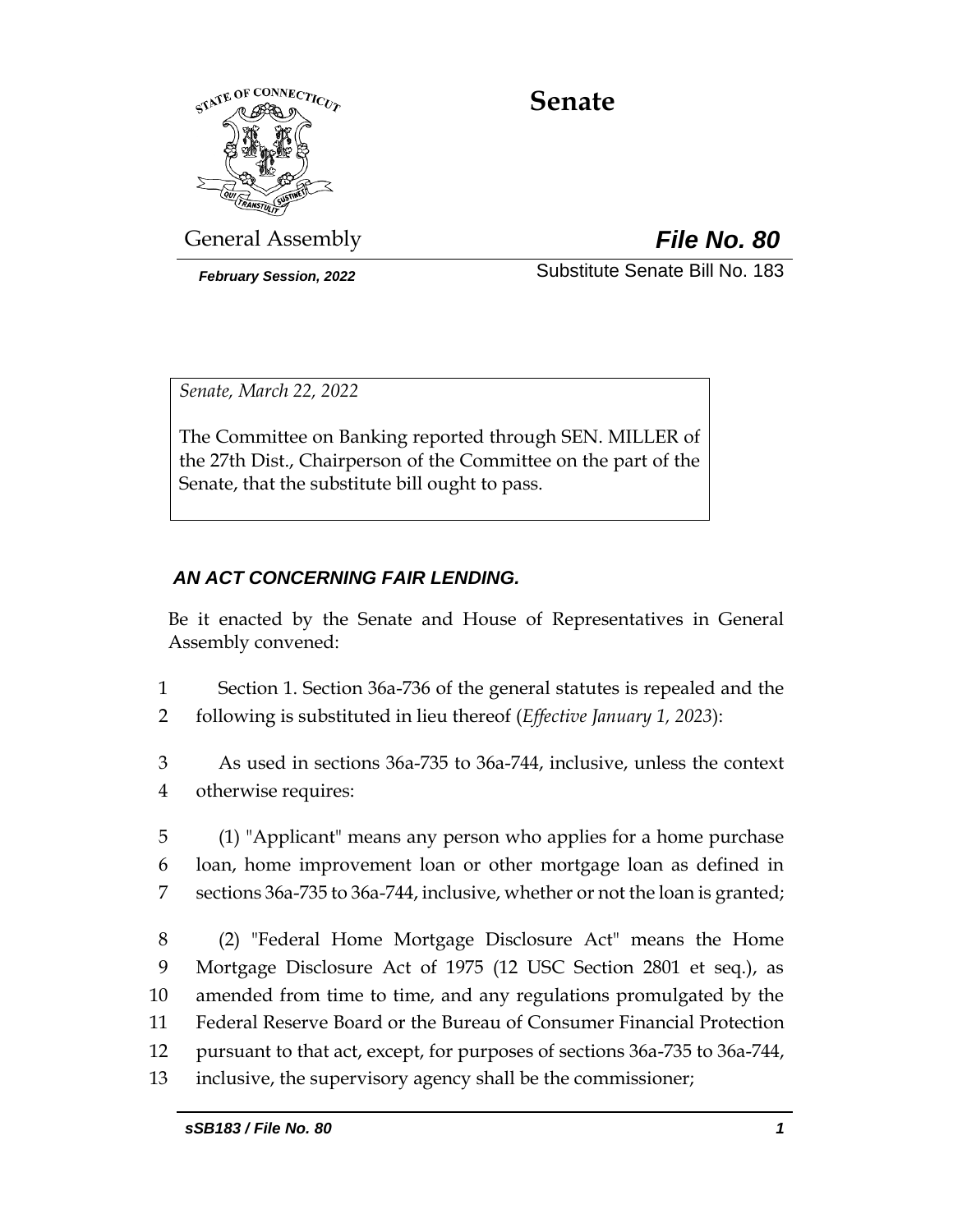| 14 | "Financial institution" means any Connecticut bank or<br>(3)            |  |  |  |  |
|----|-------------------------------------------------------------------------|--|--|--|--|
| 15 | Connecticut credit union [which] that makes home purchase loans or      |  |  |  |  |
| 16 | home improvement loans or any for profit mortgage lending institution   |  |  |  |  |
| 17 | other than a Connecticut bank or Connecticut credit union, [whose       |  |  |  |  |
| 18 | home purchase loan originations equaled or exceeded ten per cent of its |  |  |  |  |
| 19 | loan origination volume, measured in dollars, that originated twenty-   |  |  |  |  |
| 20 | five or more closed-end mortgage loans or one hundred or more open-     |  |  |  |  |
| 21 | end mortgage loans in the preceding two calendar [year] years, if such  |  |  |  |  |
| 22 | mortgage lending institution is licensed under sections 36a-485 to 36a- |  |  |  |  |
| 23 | 498a, inclusive;                                                        |  |  |  |  |
| 24 | (4) "Home improvement loan" has the same meaning as provided in         |  |  |  |  |
| 25 | the federal Home Mortgage Disclosure Act;                               |  |  |  |  |
|    |                                                                         |  |  |  |  |
| 26 | (5) "Home purchase loan" has the same meaning as provided in the        |  |  |  |  |
| 27 | federal Home Mortgage Disclosure Act; [and]                             |  |  |  |  |
|    |                                                                         |  |  |  |  |
| 28 | (6) "Home loan lender" means any person engaged in the business of      |  |  |  |  |
| 29 | making home purchase loans, home improvement loans or mortgage          |  |  |  |  |
| 30 | loans in this state; and                                                |  |  |  |  |

 **[**(6)**]** (7) "Mortgage loan" means a loan which is secured by residential real property.

 Sec. 2. Subsection (a) of section 36a-737 of the general statutes is repealed and the following is substituted in lieu thereof (*Effective January 1, 2023*):

 (a)  $(1)$  No financial institution and no federal bank or federal credit union shall discriminate, on a basis that is arbitrary or unsupported by a reasonable analysis of the lending risks associated with the applicant for a given loan or the condition of the property to secure it, in the granting, withholding, extending, modifying, renewing or in the fixing of the rates, terms, conditions or provisions of any home purchase loan, home improvement loan or other mortgage loan on one-to-four-family owner-occupied residential real property, solely because such property is located in a low-income or moderate-income neighborhood or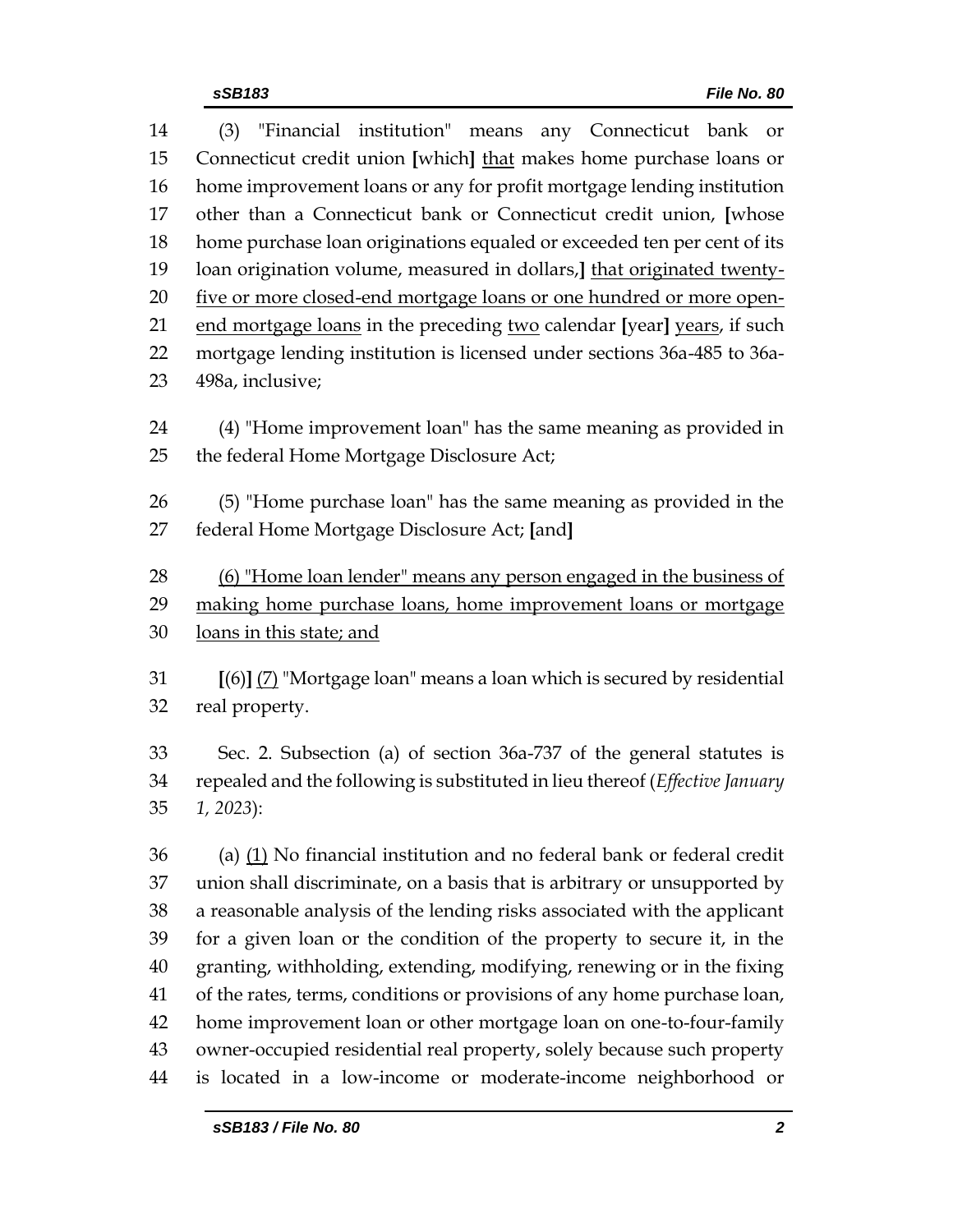geographical area, provided it shall not be a violation of this section if the home purchase loan, home improvement loan or other mortgage loan is made pursuant to a specific public or private program, the purpose of which is to increase the availability of home purchase loans, home improvement loans or other mortgage loans within a low-income or moderate-income neighborhood or geographical area in which such investment capital has generally been denied. (2) No financial institution and no federal bank or credit union shall discriminate against any person in violation of the federal Fair Housing Act, 42 USC 3601 et seq., as amended from time to time, the federal 55 Equal Credit Opportunity Act, 15 USC 1691 et seq., as amended from time to time, sections 46a-64c to 46a-67, inclusive, section 46a-81e or 46a- 81f or any regulation adopted pursuant to such state or federal laws. (3) No home loan lender shall (A) on the basis of a person's race, creed, color, national origin, ancestry, sex, gender identity or expression, marital status, age, lawful source of income, familial status or status as a veteran (i) fail or refuse to provide to any person information regarding the availability of a home purchase loan, home improvement loan or mortgage loan, or the application requirements, procedures or standards for review and approval of any such loan, or (ii) provide such person with information that is inaccurate or different from the information provided to any other prospective applicant, or (B) discourage any person from purchasing a dwelling, or refuse to issue to any person a home purchase loan, home improvement loan or mortgage loan for a dwelling, solely on the basis of such person's race, creed, color, national origin, ancestry, sex, gender identity or expression, marital status, age, lawful source of income, familial status or status as a veteran 72 or on the basis of the race, creed, color, national origin, ancestry, sex, gender identity or expression, marital status, age, lawful source of income, familial status or status as a veteran of any other person residing in the geographic area in which the dwelling is situated. For purposes of this subdivision, "dwelling" has the same meaning as provided in section 46a-64b and "geographic area" means a municipality, neighborhood, census tract or other geographic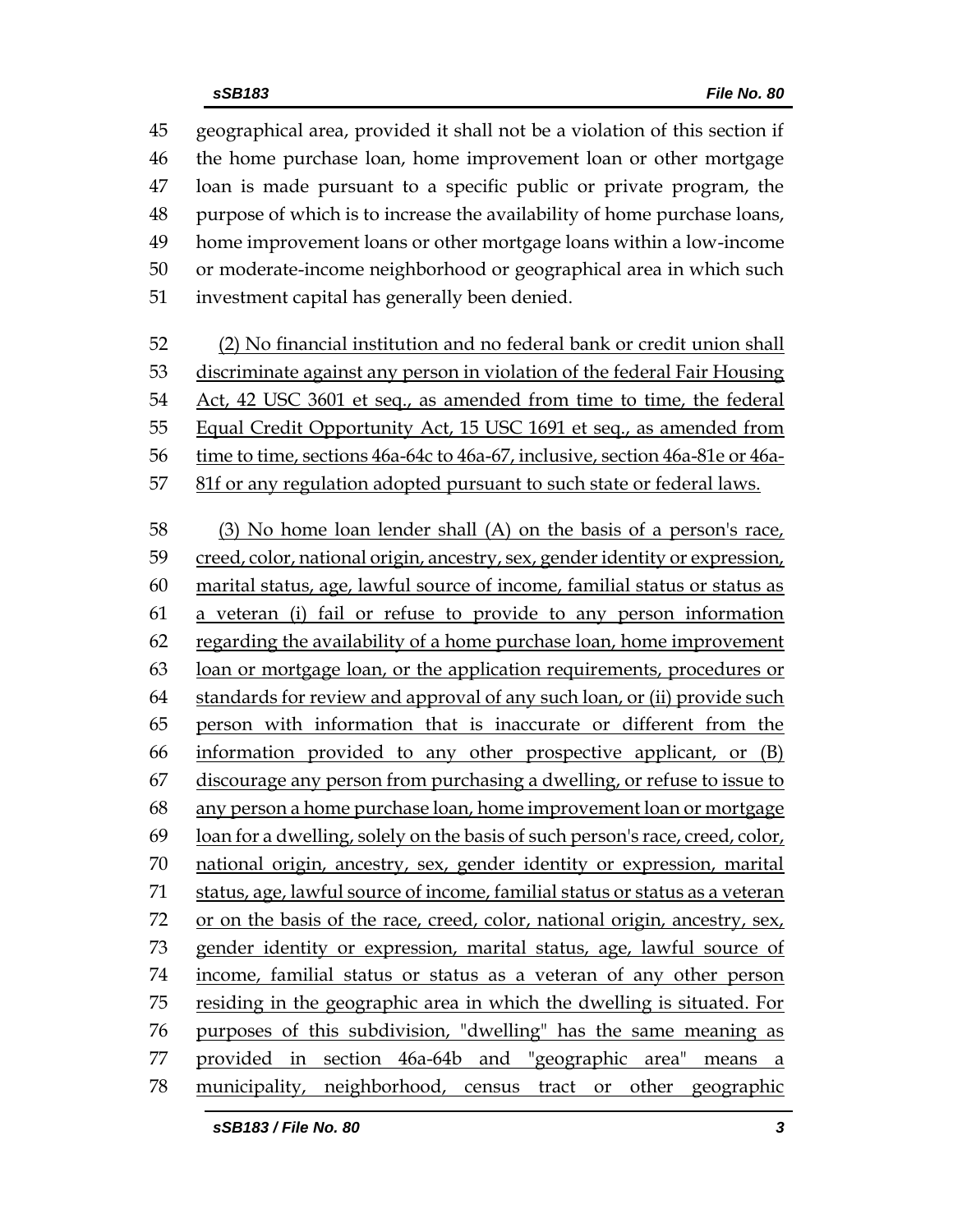|     | sSB183<br>File No. 80                                                            |
|-----|----------------------------------------------------------------------------------|
| 79  | subdivision, including, but not limited to, an<br>apartment<br><sub>or</sub>     |
| 80  | condominium complex.                                                             |
| 81  | Sec. 3. Section 36a-740 of the general statutes is repealed and the              |
| 82  | following is substituted in lieu thereof (Effective January 1, 2023):            |
| 83  | Any applicant or other person who has been discriminated against as              |
| 84  | a result of a violation of section 36a-737, as amended by this act, and the      |
| 85  | regulations adopted pursuant to sections 36a-735 to 36a-744, inclusive,          |
| 86  | may bring an action in a court of competent jurisdiction. Upon finding           |
| 87  | that a financial institution is in violation of sections 36a-735 to 36a-744,     |
| 88  | inclusive, the court may award damages, reasonable attorneys' fees and           |
| 89  | court costs. No class action shall be permitted pursuant to the provisions       |
| 90  | of this section. Any applicant or other person alleging a violation under        |
| 91  | this section shall do so in the applicant's or other person's own                |
| 92  | individual complaint and each case resulting from such complaints shall          |
| 93  | be heard on its own merits unless consolidation of such cases is agreed          |
| 94  | to by each defendant affected thereby.                                           |
| 95  | Sec. 4. Section 36a-741 of the general statutes is repealed and the              |
| 96  | following is substituted in lieu thereof (Effective January 1, 2023):            |
| 97  | (a) If the commissioner finds that a financial institution or home loan          |
| 98  | lender is violating the provisions of sections 36a-735 to 36a-744,               |
| 99  | inclusive, the commissioner shall order the institution to cease and             |
| 100 | desist from such practices in accordance with section 36a-52.                    |
| 101 | (b) Whenever it appears to the commissioner that any financial                   |
| 102 | institution <u>or home loan lender</u> has violated, is violating or is about to |
| 103 | violate any provision of sections 36a-735 to 36a-744, inclusive, or any          |
| 104 | regulation adopted under said sections, the commissioner may take                |
| 105 | action against such financial institution in accordance with section 36a-        |
| 106 | 50.                                                                              |
| 107 | Sec. 5. Section 36a-743 of the general statutes is repealed and the              |
| 108 | following is substituted in lieu thereof (Effective January 1, 2023):            |
| 109 | (a) The commissioner shall analyze the practices and actions of the              |
|     | sSB183 / File No. 80<br>4                                                        |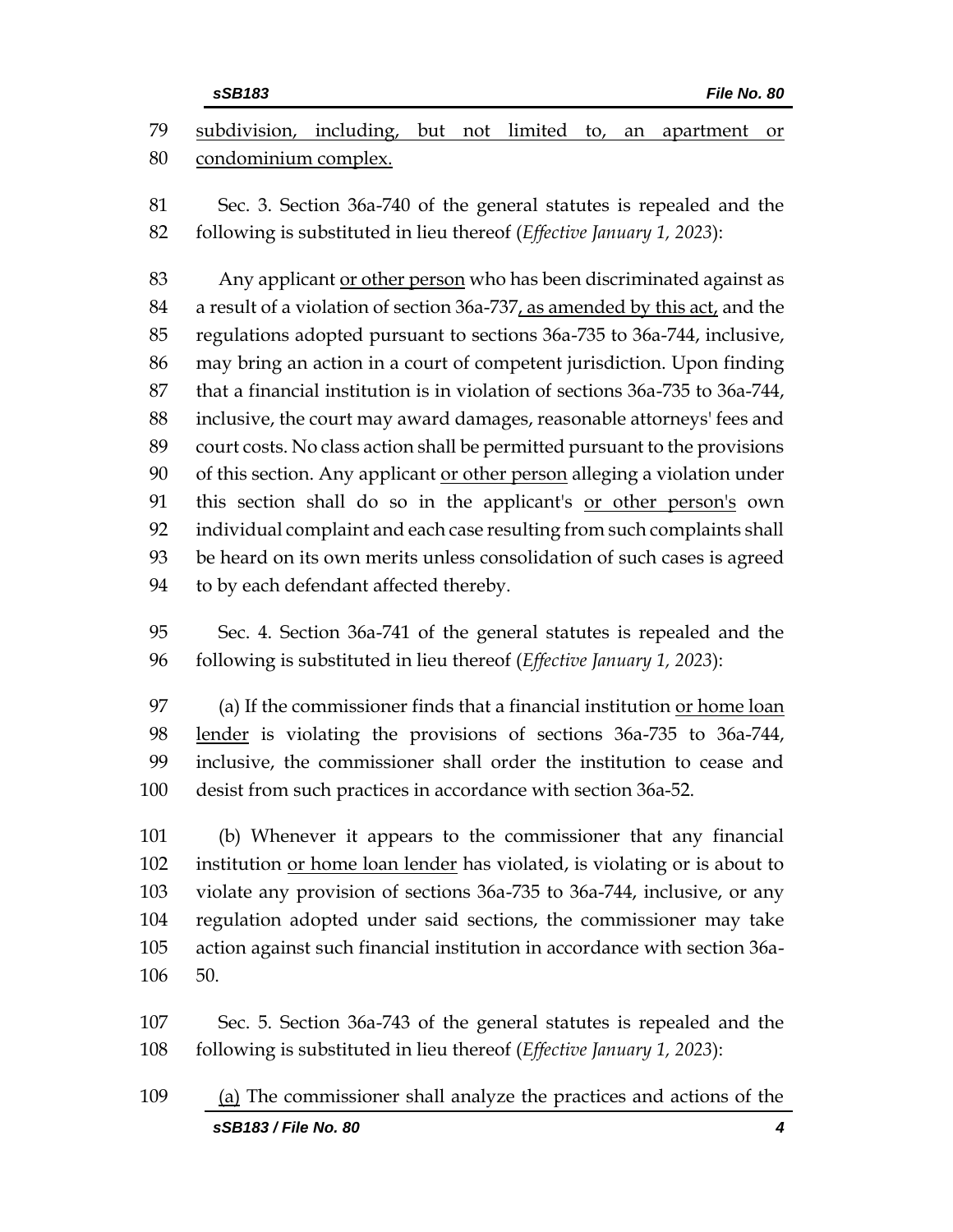| 110 | financial institutions in the home financing area in relationship to its       |
|-----|--------------------------------------------------------------------------------|
| 111 | customers and to the housing needs and conditions of the state.                |
|     |                                                                                |
| 112 | (b) Not later than July 1, 2024, the commissioner shall implement fair         |
| 113 | lending examination procedures to assess the compliance of a financial         |
| 114 | institution with the provisions of sections 36a-735 to 36a-744, inclusive,     |
| 115 | the Fair Housing Act, 42 USC 3601 et seq., as amended from time to time,       |
| 116 | and the Equal Credit Opportunity Act, 15 USC 1691 et seq., as amended          |
| 117 | from time to time, and any regulation adopted thereunder. Such                 |
| 118 | procedures shall, to the maximum extent possible, be consistent with the       |
| 119 | interagency fair lending examination procedures adopted by the                 |
| 120 | Consumer Financial Protection Bureau, the Federal Reserve Board, the           |
| 121 | Federal Deposit Insurance Corporation, the National Credit Union               |
| 122 | Administration and the Office of the Comptroller of the Currency. The          |
| 123 | commissioner may conduct fair lending examinations of financial                |
| 124 | institutions, as the commissioner deems appropriate.                           |
|     |                                                                                |
| 125 | (c) Without limiting any other power of the commissioner or any                |
| 126 | other action authorized by law, the commissioner may conduct an                |
| 127 | investigation, in accordance with the provisions of section 36a-17, of any     |
| 128 | financial institution if the commissioner (1) receives a complaint from        |
| 129 | any person of discriminatory lending practices by the financial                |
| 130 | institution, (2) finds a pattern of discriminatory lending practices in a      |
| 131 | fair lending examination conducted pursuant to subsection (b) of this          |
| 132 | section, or (3) finds, while conducting an assessment of the financial         |
| 133 | institution pursuant to section 36a-32 or 36a-37a, as amended by this act,     |
| 134 | that the financial institution is not satisfying its affirmative obligation to |
| 135 | meet the credit needs of its local communities, including low and              |
| 136 | moderate-income neighborhoods pursuant to section 36a-30,<br>as                |
| 137 | <u>amended by this act, or 36a-37.</u>                                         |
|     |                                                                                |
| 138 | Sec. 6. Section 36a-30 of the general statutes is repealed and the             |
| 139 | following is substituted in lieu thereof (Effective January 1, 2023):          |
| 140 | (a) As used in [sections 36a-30] this section and sections 36a-31 to 36a-      |
| 141 |                                                                                |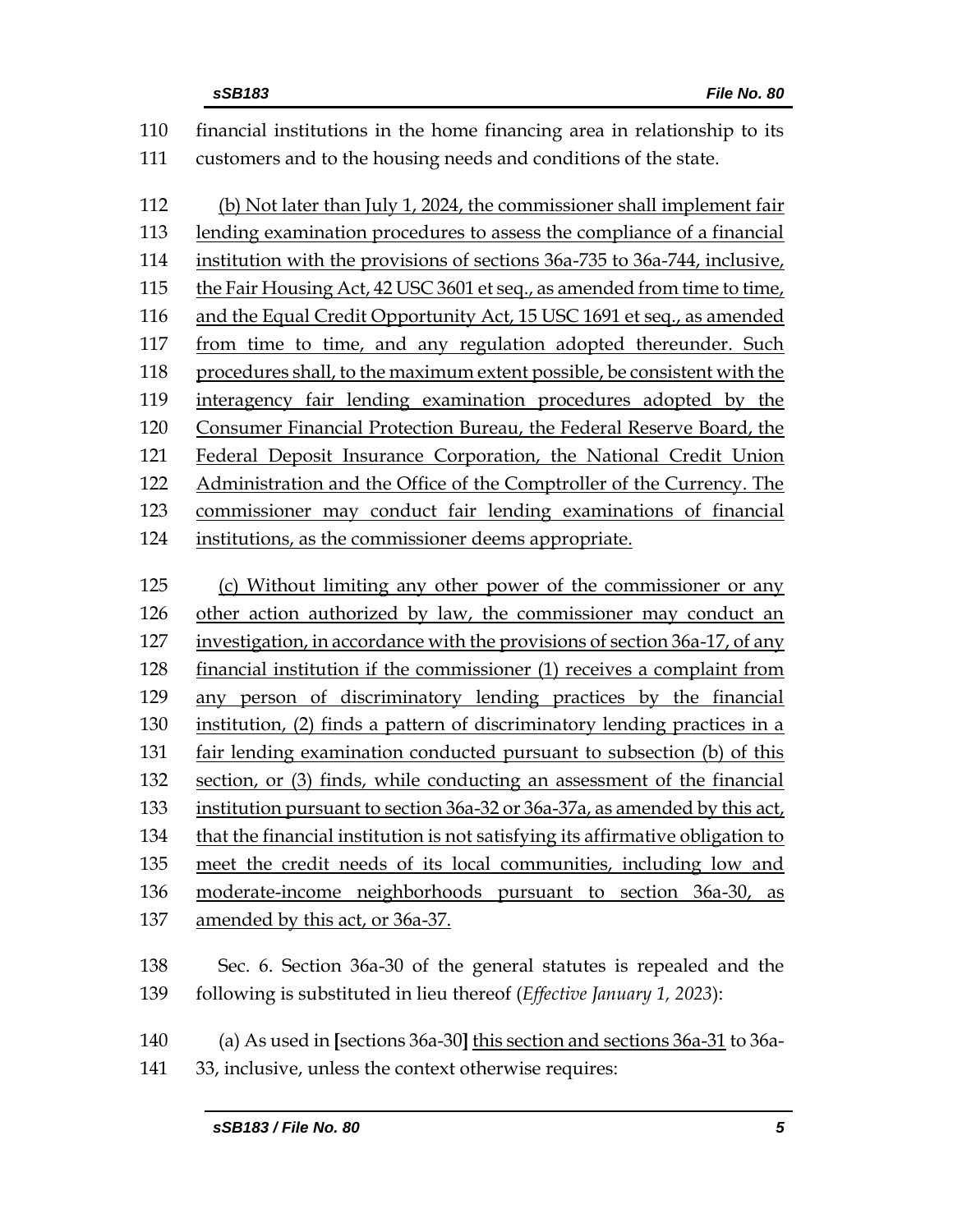(1) "Bank" means any bank or out-of-state bank that maintains in this state a branch as defined in section 36a-410. "Bank" does not include special purpose banks that do not perform commercial or retail banking services in which credit is granted to the public in the ordinary course of business, other than as an incident to their specialized operations, including, but not limited to, banker's banks and banks that engage only in one or more of the following activities: Providing cash management controlled disbursement services or serving as correspondent banks, trust companies or clearing agents.

 (2) "Federal CRA" means (A) the federal Community Reinvestment Act of 1977, 12 USC Section 2901 et seq., as from time to time amended, and (B) the regulations implementing said act adopted by the federal financial supervisory agencies as set forth in 12 CFR Part 25, 12 CFR Part 228, 12 CFR Part 345 and 12 CFR Part 563e, as from time to time amended, and as applicable to the specific type of bank.

 (3) "Federal financial supervisory agency" means the Office of the Comptroller of the Currency, the Board of Governors of the Federal Reserve System, the Federal Deposit Insurance Corporation, the Office of Thrift Supervision and any successor to any of the foregoing agencies, as applicable to the specific type of bank.

 (b) The commissioner shall assess the record of each bank in satisfying its continuing and affirmative obligations to help meet the credit needs of its local communities, including low and moderate- income neighborhoods, consistent with the safe and sound operation of such banks, and shall provide for the consideration of such records in connection with any application listed in subsection (c) of section 36a-32.

 (c) Each bank shall, in accordance with the provisions of federal CRA and without excluding low and moderate-income neighborhoods, delineate the local community or communities that comprise its entire community within this state or delineate one or more assessment areas, as applicable, within which the commissioner shall evaluate the bank's record of helping to meet the credit needs of its entire community in this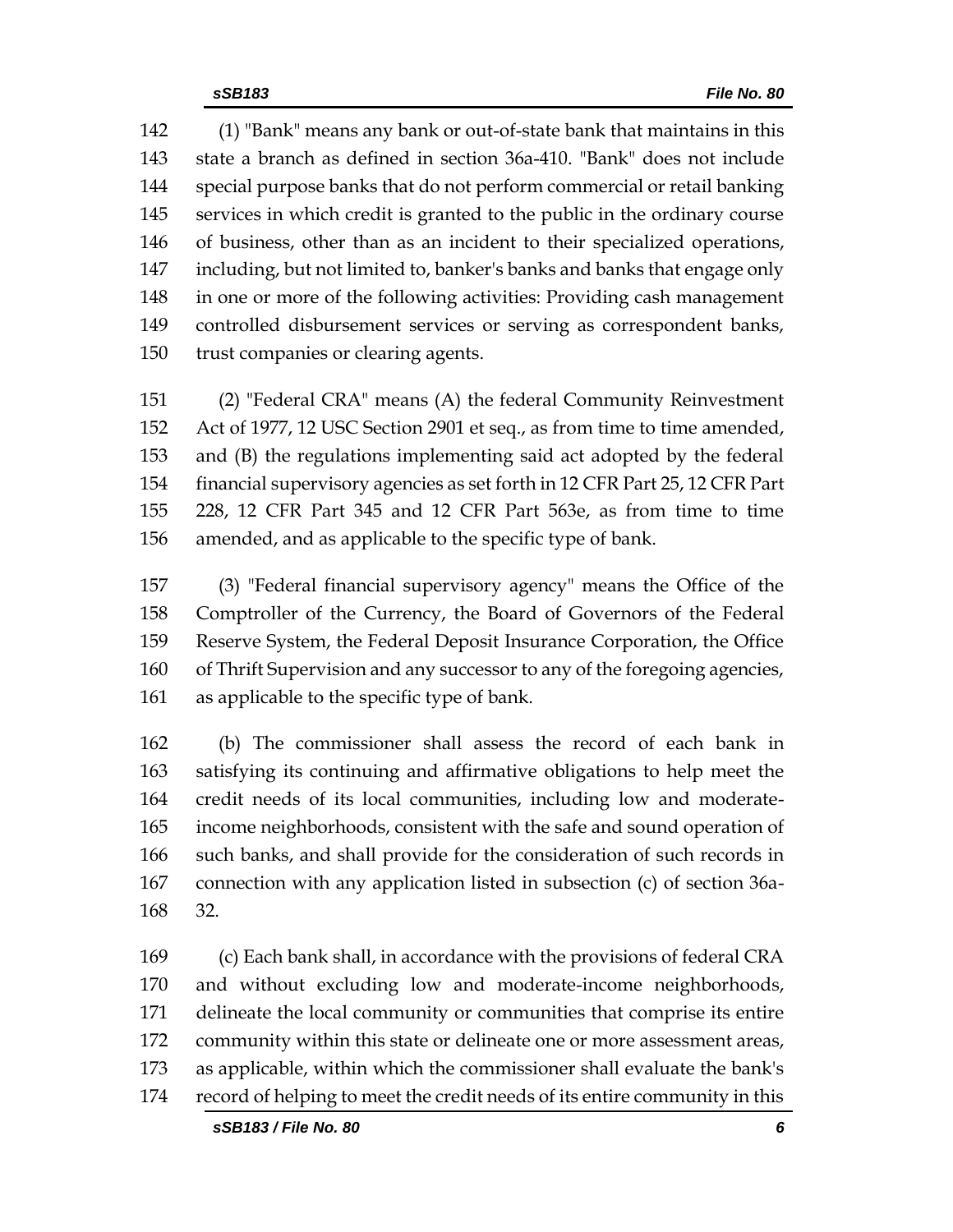state. The commissioner shall review the delineation for compliance with federal CRA and this subsection in connection with an examination of the bank under section 36a-17.

 (d) Each bank shall collect and report loan information in accordance with the applicable requirements of federal CRA. Each bank shall file with the commissioner a copy of each CRA disclosure statement prepared for such bank by a federal financial supervisory agency under federal CRA within thirty business days after receiving the statement.

 (e) Copies of the public section of the most recent community reinvestment performance evaluation prepared by the commissioner pursuant to subsection (b) of section 36a-32 shall be provided to the 186 public upon request. A bank may charge a reasonable fee not to exceed the cost of copying and mailing, if applicable.

 (f) Each bank shall maintain a public file in accordance with federal CRA. Each bank shall place a copy of the public section of the bank's most recent community reinvestment performance evaluation prepared by the commissioner pursuant to subsection (b) of section 36a-32 in the public file within thirty business days after its receipt from the commissioner. The bank may also include in the public file any response to such performance evaluation that the bank wishes to make. The bank shall make a copy of the public section of such performance evaluation available to the public for inspection upon request and at no cost at the bank's main office and at each of its branches in this state. Any bank that received a less than satisfactory rating during its most recent examination under section 36a-32 shall include in its public file a description of its current efforts to improve its performance in helping to meet the credit needs of its entire community. The bank shall update the description quarterly.

 (g) The commissioner (1) may assess a bank's record of helping to meet the credit needs of its assessment areas under a strategic plan pursuant to federal CRA, provided **[**(1)**]** (A) the strategic plan is filed with the commissioner concurrently with its submission by the bank to a federal financial supervisory agency for approval under federal CRA,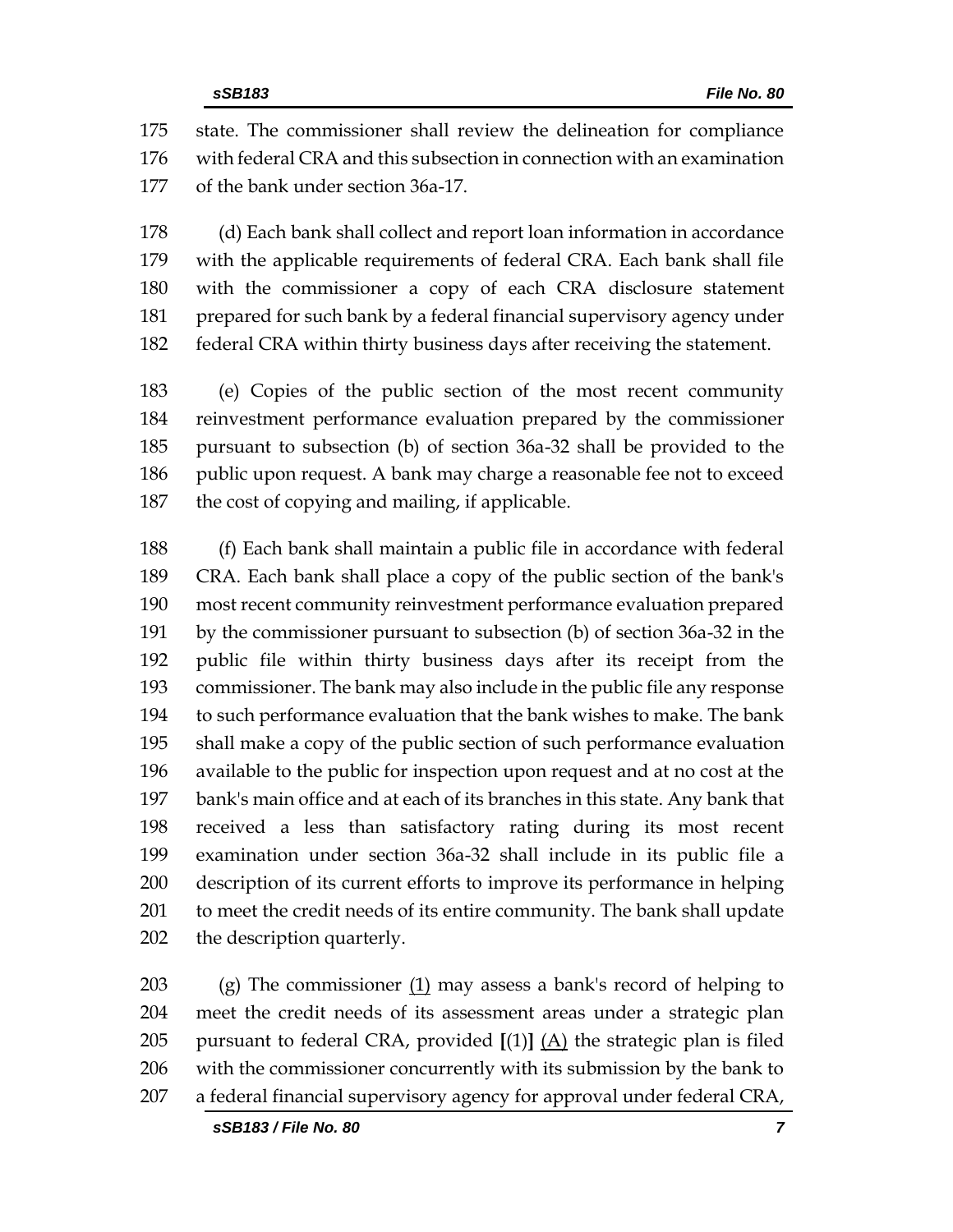and **[**(2)**]** (B) the strategic plan is approved by the commissioner, and (2) on and after January 1, 2024, shall assess each bank's record of making 210 residential loan products available in, and advertising such products to, 211 its assessment areas, including low and moderate-income neighborhoods and census tracts where the population of racial minorities is greater than fifty per cent, in a manner that is consistent with the safe and sound operation of such bank. The terms of a residential loan product made available by a bank in any of its assessment areas shall not be based on the racial composition of the assessment area.

 Sec. 7. Section 36a-37a of the general statutes is repealed and the following is substituted in lieu thereof (*Effective January 1, 2023*):

 (a) Each community credit union shall satisfy its continuing and affirmative obligation to help meet the credit needs of its community, including low-income and moderate-income neighborhoods, consistent with the safe and sound operation of such community credit union.

 (b) (1) Not later than six months following July 1, 2001, each community credit union shall delineate one or more assessment areas within which the commissioner shall evaluate the community credit union's community reinvestment performance in this state and shall file such delineations with the commissioner. An assessment area shall consist only of whole geographies, and may not **[**(1)**]** (A) reflect illegal discrimination, **[**(2)**]** (B) arbitrarily exclude low-income or moderate- income geographies, or **[**(3)**]** (C) extend substantially beyond a consolidated metropolitan statistical area boundary or beyond a state boundary, unless the assessment area is located in a multistate metropolitan statistical area. A community credit union may adjust the boundaries of its assessment areas to include only the portion of a political subdivision that it reasonably can be expected to serve. A community credit union shall immediately file an amendment with the commissioner reflecting an adjustment of the boundaries of an assessment area.

*sSB183 / File No. 80 8* (2) On and after January 1, 2024, the commissioner shall assess each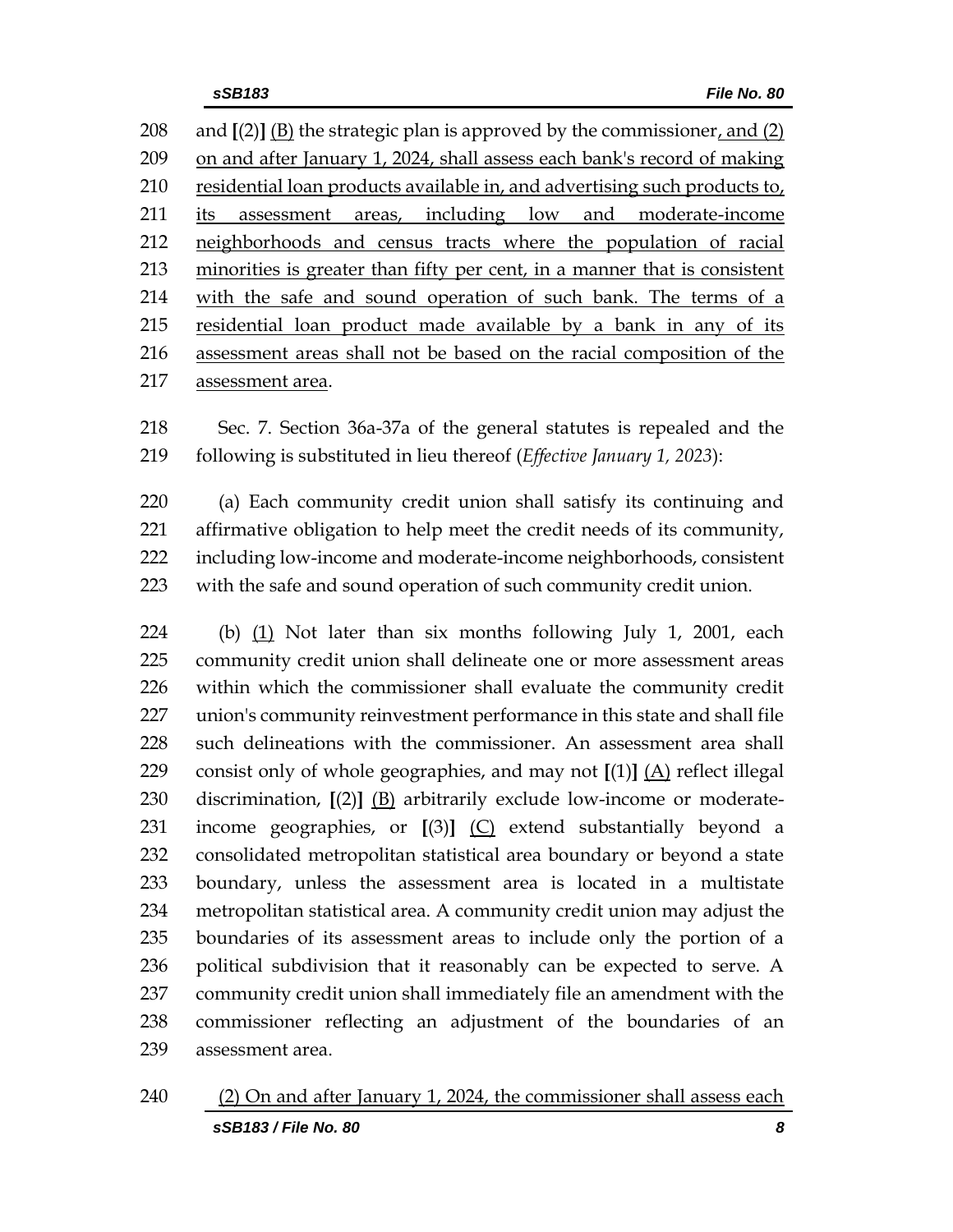community credit union's record of making residential loan products available in, and advertising such products to, its assessment areas, including low and moderate-income neighborhoods and census tracts where the population of racial minorities is greater than fifty per cent, 245 in a manner that is consistent with the safe and sound operation of such 246 credit union. The terms of a residential loan product made available by a community credit union in any of its assessment areas shall not be 248 based on the racial composition of the assessment area.

 (c) The commissioner shall assess periodically the community reinvestment performance of a community credit union consistent with the safe and sound operation of the community credit union. The commissioner shall assess the community reinvestment performance of such community credit union based on: (1) The community credit union's record of helping to meet the credit needs of its assessment area or areas through qualified investments that benefit its assessment area or areas or a broader state-wide or regional area that includes its assessment area or areas; (2) the community credit union's record of helping to meet the credit needs of its assessment area or areas, by analyzing both the availability and effectiveness of its systems for delivering retail credit union services and the extent and innovativeness of its community development services; (3) loan-to-share ratio given the community credit union's size and financial condition, credit needs of the assessment area or areas, other lending-related activities, considering seasonal variations, as used in 12 CFR 228.26; (4) percentage of total loans and other lending-related activities within the assessment area or areas; (5) record of lending and other lending-related activities to borrowers of different income levels, and businesses and farms of different sizes; (6) geographic distribution of loans; (7) action taken in response to written complaints with respect to community reinvestment performance; (8) efforts of the community credit union to work with delinquent residential mortgage customers who are unemployed or underemployed to facilitate a resolution of the delinquency; and (9) written comments received by the commissioner.

#### (d) (1) Upon the completion of the assessment required under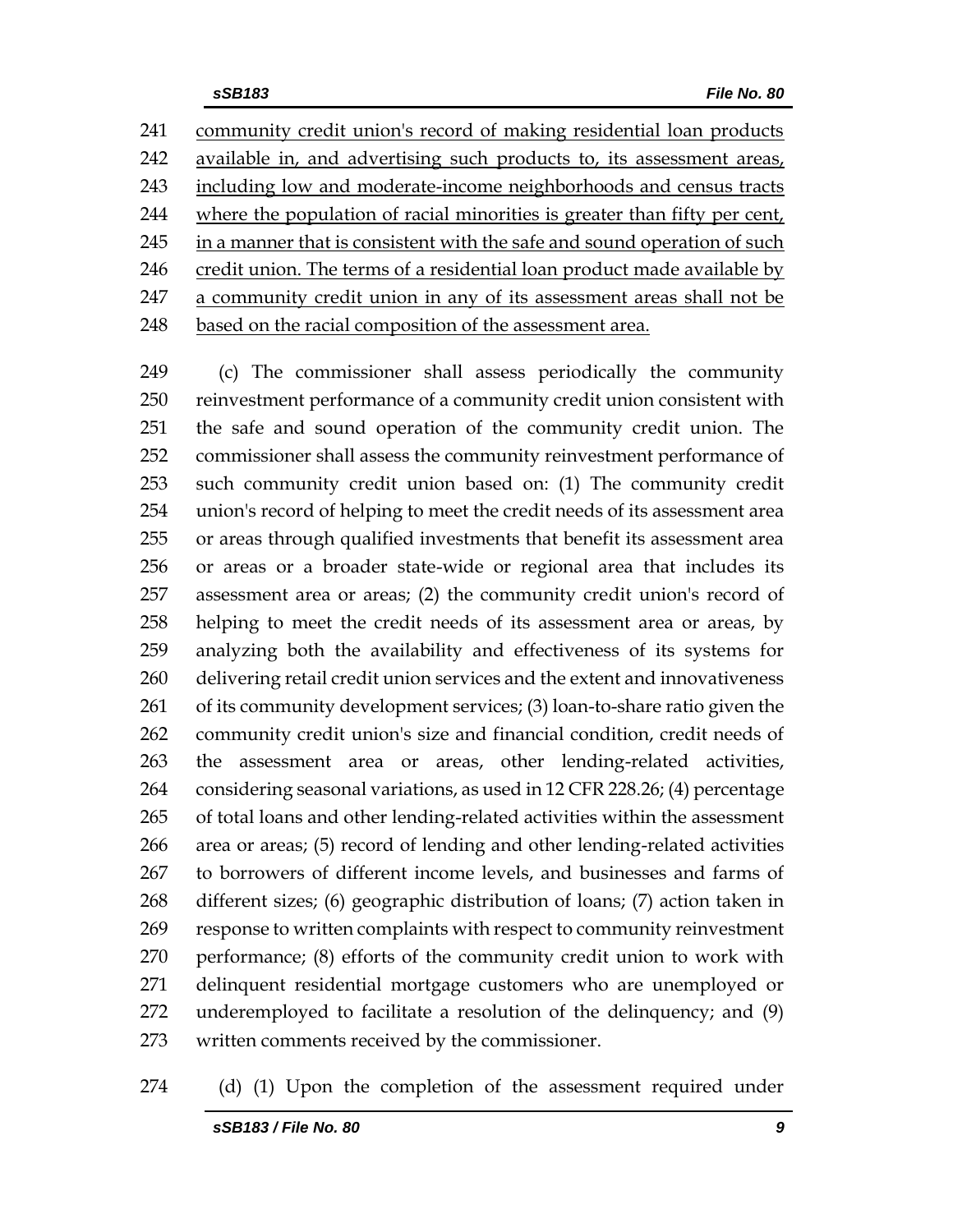275 subsection (c) of this section, the commissioner shall prepare a written 276 evaluation of the community credit union's community reinvestment 277 performance.

 (2) The performance evaluation shall (A) state the commissioner's assessment of the community reinvestment performance of the community credit union, (B) set forth and discuss the facts supporting such assessment, and (C) contain the community credit union's rating and a statement describing the basis for the rating. The rating shall be one of the following: (i) Outstanding record of meeting community credit needs; (ii) satisfactory record of meeting community credit needs; 285 (iii) needs to improve record of meeting community credit needs; or (iv) substantial noncompliance in meeting community credit needs. The commissioner shall furnish a copy of the performance evaluation to the community credit union upon its completion.

| This act shall take effect as follows and shall amend the following |                 |                |  |  |  |  |  |
|---------------------------------------------------------------------|-----------------|----------------|--|--|--|--|--|
| sections:                                                           |                 |                |  |  |  |  |  |
|                                                                     |                 |                |  |  |  |  |  |
| Section 1                                                           | January 1, 2023 | 36a-736        |  |  |  |  |  |
| Sec. 2                                                              | January 1, 2023 | $36a - 737(a)$ |  |  |  |  |  |
| Sec. 3                                                              | January 1, 2023 | 36a-740        |  |  |  |  |  |
| Sec. 4                                                              | January 1, 2023 | 36a-741        |  |  |  |  |  |
| Sec. 5                                                              | January 1, 2023 | 36a-743        |  |  |  |  |  |
| Sec. 6                                                              | January 1, 2023 | $36a - 30$     |  |  |  |  |  |
| Sec. 7                                                              | January 1, 2023 | 36a-37a        |  |  |  |  |  |

*BA Joint Favorable Subst.*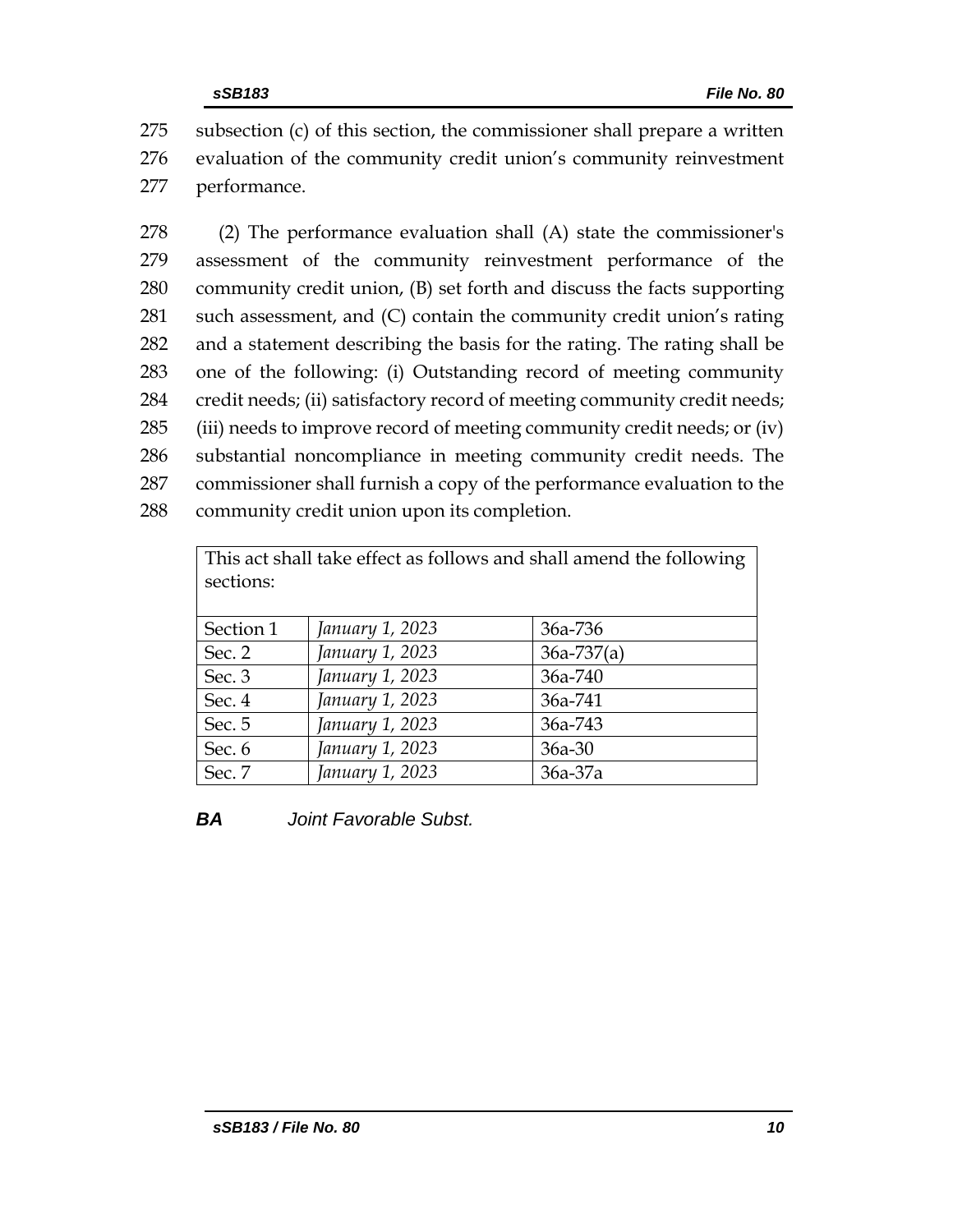*The following Fiscal Impact Statement and Bill Analysis are prepared for the benefit of the members of the General Assembly, solely for purposes of information, summarization and explanation and do not represent the intent of the General Assembly or either chamber thereof for any purpose. In general,*  fiscal impacts are based upon a variety of informational sources, including the analyst's professional *knowledge. Whenever applicable, agency data is consulted as part of the analysis, however final products do not necessarily reflect an assessment from any specific department.*

#### *OFA Fiscal Note*

#### *State Impact:*

| <b>Agency Affected</b> | <b>Fund-Effect</b>     | FY 23 \$ | FY 24 \$            |
|------------------------|------------------------|----------|---------------------|
| <b>Banking Dept.</b>   | BF - Cost              | None     | $Up$ to<br>\$75,000 |
| <b>Banking Dept.</b>   | BF - Potential<br>Cost | None     | See Below           |

Note: BF=Banking Fund

#### *Municipal Impact:* None

#### *Explanation*

The bill requires the Department of Banking (DOB) to implement fair lending examination procedures not later than July 1, 2024 which will result in a cost of up to \$75,000 in FY 24 for specialized software and training necessary to perform the examinations. The bill also allows the DOB to conduct fair lending examinations as the commissioner deems necessary. To the extent that this could result in additional examinations, there may also be a potential cost for staffing in FY 24.

The estimate of a one-time cost in FY 24 of \$65,000 - \$75,000 for the specialized software is based on the cost to the Department of Revenue Services for a similar product, as information was not available for the DOB specific software.

As language regarding fair lending examinations is permissive, any future staffing cost would be based on the number of examinations performed. It is anticipated that due to the complexity of the fair lending examinations they would be performed by a Principal Financial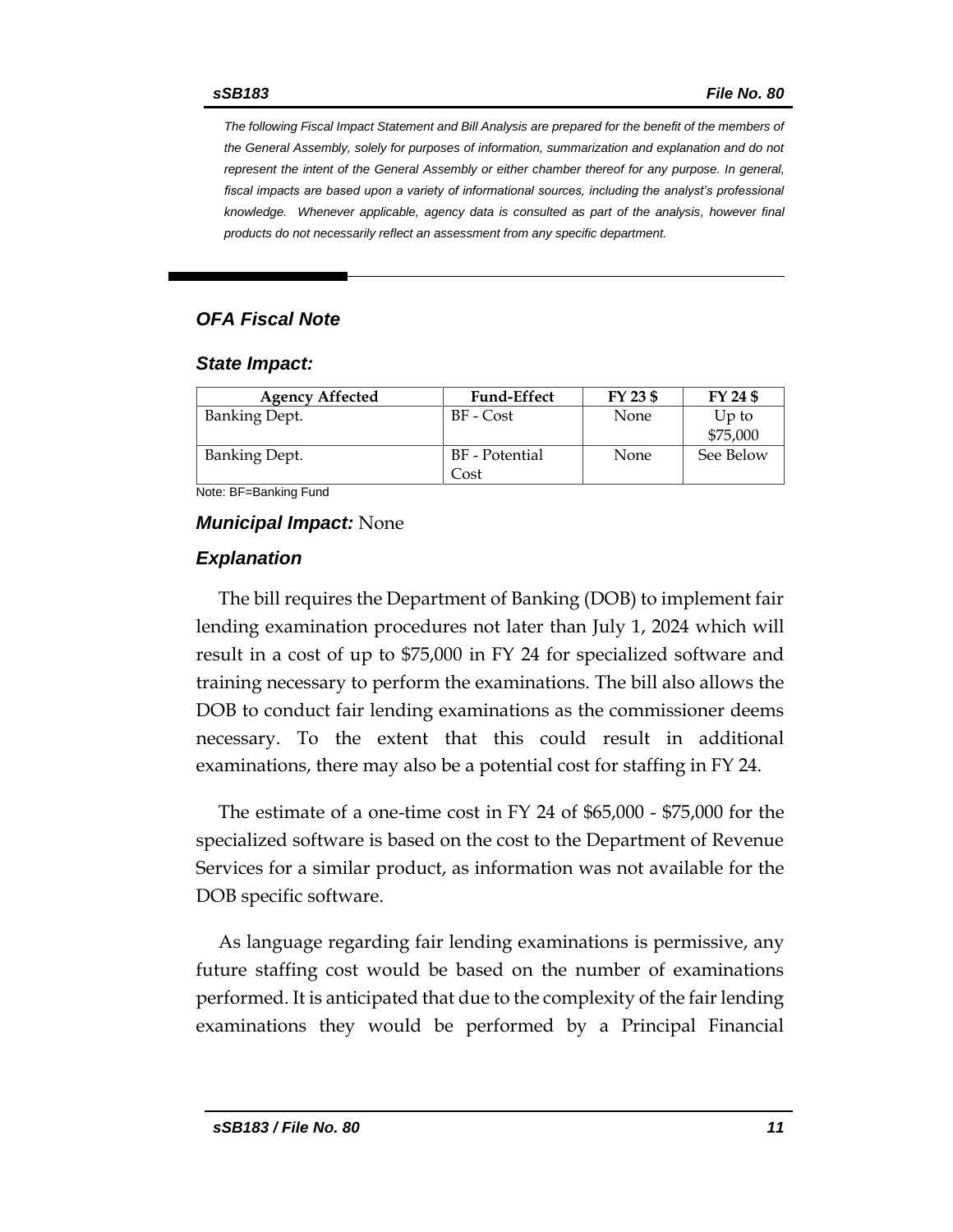Examiner.<sup>1</sup> The salary range for a Principal Financial Examiner is \$90,203 - \$115,434. Based on the starting salary and fringe benefit rate charged to the Banking Fund2, the Principal Financial Examiner position has an annualized cost of approximately \$180,160 to the Banking Fund and a one-time cost of \$5,000 for equipment and training. The department anticipates that one Principal Financial Examiner will perform approximately six examinations per year.

#### *The Out Years*

The annualized ongoing fiscal impact identified above would continue into the future subject to inflation.

*Sources: Core-CT Financial Accounting System Department of Banking*

<sup>&</sup>lt;sup>1</sup> The agency currently has 14 Principal Financial Examiner positions.

<sup>2</sup> The fringe benefit costs for employees funded out of other appropriated funds are budgeted within the fringe benefit account of those funds, rather than the fringe benefit accounts within the Office of the State Comptroller. The estimated active employee fringe benefit cost associated with most personnel changes for other appropriated fund employees is 99.73% of payroll in FY 23.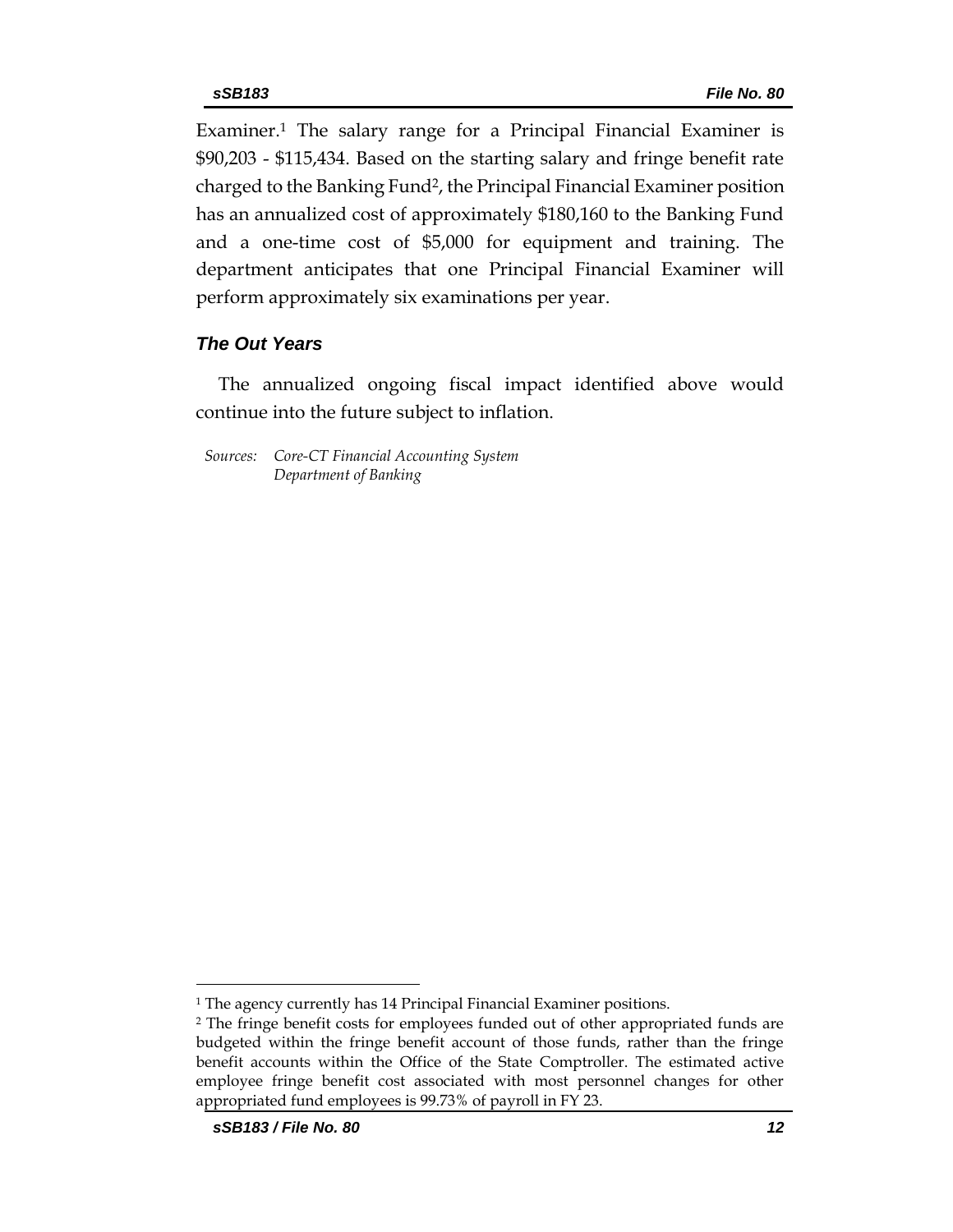# **OLR Bill Analysis sSB 183**

# *AN ACT CONCERNING FAIR LENDING.*

# **SUMMARY**

This bill prohibits certain financial institutions from discriminating against anyone in violation of certain federal and state laws, including discrimination by sexual orientation.

The bill also:

- 1. requires the banking commissioner to assess Connecticut banks' and community credit unions' record of making and advertising residential loan products to minority communities (§§ 6 & 7);
- 2. allows the banking commissioner to assess financial institutions' compliance with the fair lending examination procedures the bill establishes (§ 5) (federal preemption generally limits the commissioner's examination authority to state-chartered banks and credit unions (see COMMENT));
- 3. makes any entity that originates more than a certain number of home loans a "financial institution," rather than only those that originate more than 10% of the dollar-value of their total loans (§ 1);
- 4. incorporates "home loan lenders" into the state's Home Mortgage Disclosure Act (HMDA), which prohibits mortgage discrimination and requires certain loan-related disclosures (§§ 1 - 4); and
- 5. allows anyone who has been discriminated against by these institutions to sue for damages, rather than only applicants who were discriminated against, as under current law (§ 3).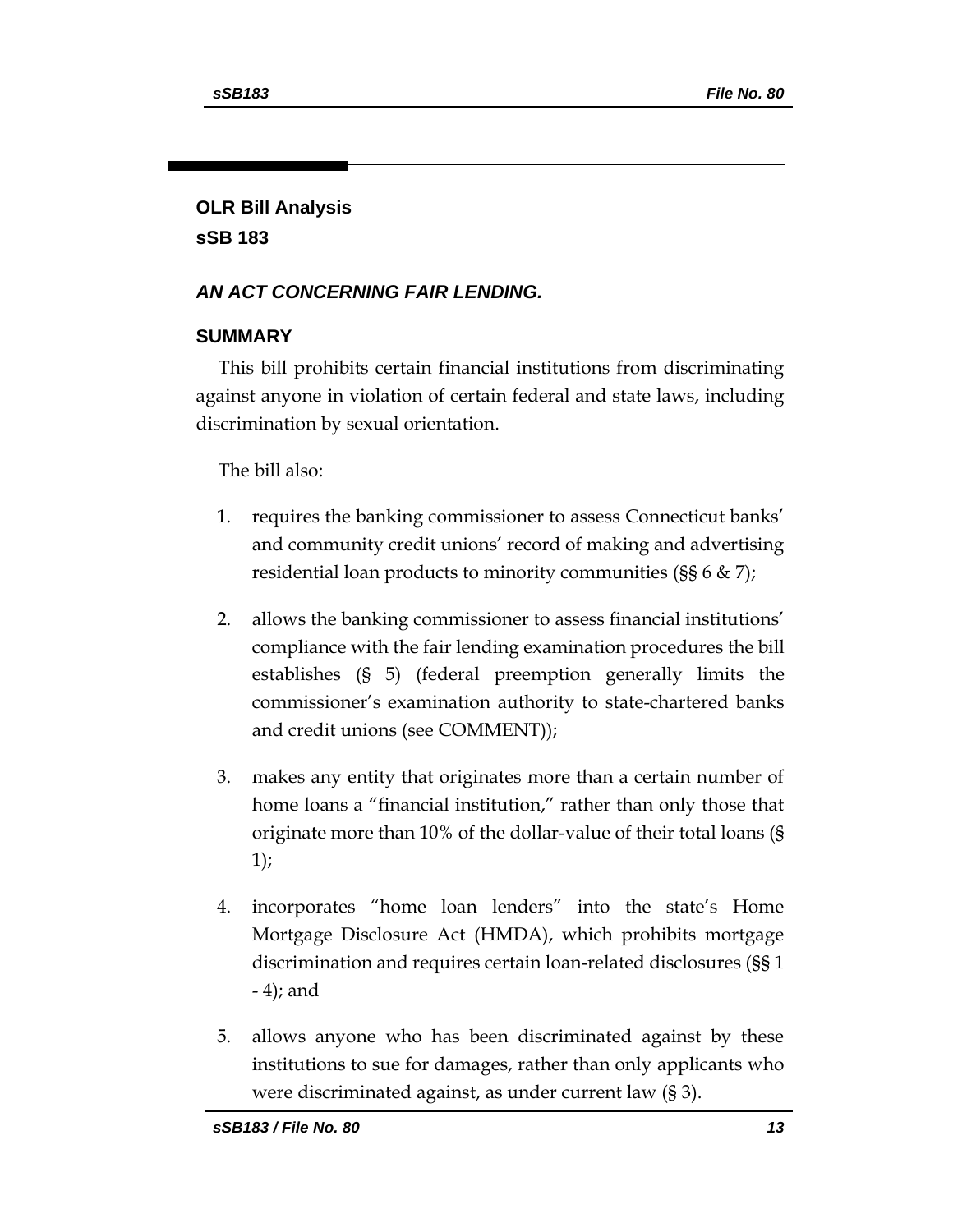It also makes technical and conforming changes.

EFFECTIVE DATE: January 1, 2023

# **§§ 1 & 2 — HOME LOAN LENDERS**

The bill prohibits home loan lenders from taking any of the following actions based on the person's race, national origin, creed, color, national origin, ancestry, sex, gender identity or expression, marital status, age, lawful source of income, familial status, or veteran status:

- 1. failing or refusing to provide anyone information about a home loan's availability, application requirements, procedures, or review and approval standards;
- 2. giving someone inaccurate information or information that is different than that given to other prospective applicants; or
- 3. discouraging anyone from buying a dwelling, or refusing to issue someone a home loan, including due to the characteristics (i.e., the attributes listed above) of the residents in the dwelling's geographic area (i.e., municipality, neighborhood, census tract, or other geographic subdivision, including an apartment or condominium complex, where the home is located).

By law, a dwelling is any residential building, structure, or mobile home park or any vacant land offered for sale or lease for constructing any of these types of residences (CGS § 46a-64b).

# **§§ 6 & 7 — REQUIRED ASSESSMENT FOR BANKS AND CREDIT UNIONS**

The bill requires the commissioner to assess banks', out-of-state banks', and community credit unions' record of making residential loan products available in, and advertising them to, their assessment areas, including low- and moderate-income neighborhoods and census tracts where more than half the population are racial minorities, consistent with safe and sound banking operations. He must do so sometime on or after January 1, 2024.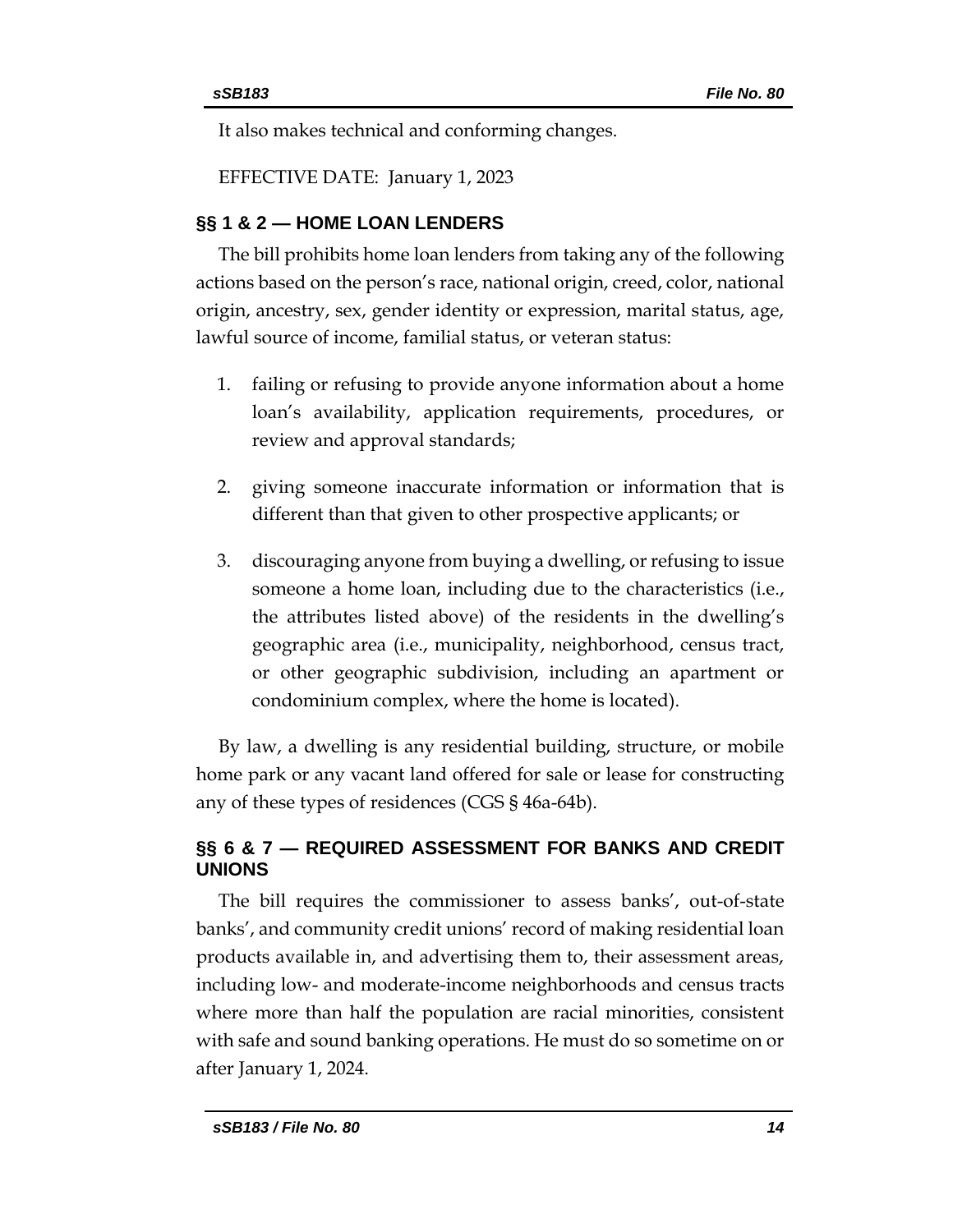Under the bill, the terms of loan products made available in these assessment areas may not be based on the assessment area's racial composition.

Although the bill has broad applicability to all banks, in practice federal preemption may make these provisions not applicable to federally chartered banks (see COMMENT).

By law, a community credit union is a state-chartered credit union with at least \$10 million in assets that limit membership to a specific community, neighborhood, or rural district. An "assessment area" is an area defined by a financial institution that it serves, and generally must be comprised of whole census tracts without arbitrarily excluding or discriminating against certain areas. These areas may include low- and moderate-income communities.

# **§ 5 — FAIR LENDING EXAMINATION PROCEDURES FOR FINANCIAL INSTITUTIONS**

The bill requires the banking commissioner, by July 1, 2024, to implement fair lending examination procedures to assess the compliance of a financial institution with the bill's provisions, including the provisions requiring FHA and ECOA compliance.

Under the FHA, it is unlawful for banks, lenders, and others involved in residential real estate transactions to discriminate based on race, color, religion, sex, nationality, disability, or family status (42 U.S.C. 3601 et seq.). The ECOA prohibits discriminatory credit practices, including in lending credit secured by real estate, based on race, color, religion, national origin, sex, marital status, age, or public assistance (15 U.S.C. 1691 et seq.).

To the extent possible, these procedures must be consistent with the interagency fair lending examination procedures adopted by the Consumer Financial Protection Bureau, the Federal Reserve Board, the Federal Deposit Insurance Corporation, the National Credit Union Administration, and the Office of the Comptroller of the Currency.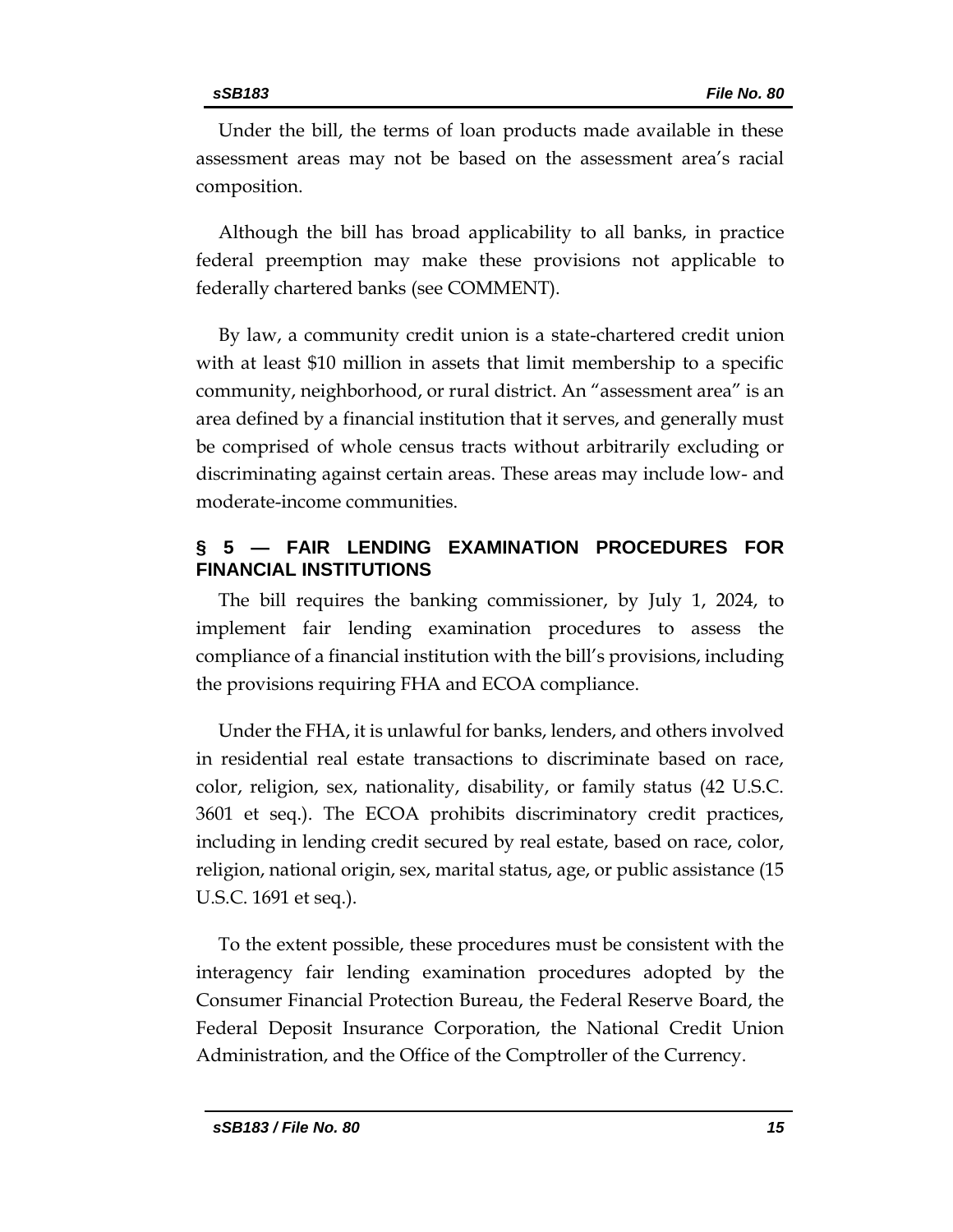The commissioner may conduct fair lending examinations of financial institutions as he deems appropriate.

The bill expands the commissioner's authority by allowing him to investigate any financial institution if he:

- 1. receives a complaint of discriminatory lending practices;
- 2. finds a pattern of discriminatory lending practices in a fair lending examination conducted under the procedures described above; or
- 3. finds, while conducting Community Reinvestment Act (CRA; see BACKGROUND) or community credit union examinations, that the financial institution is not satisfying its affirmative obligation to meet its local community's credit needs, including low- and moderate-income neighborhoods.

These investigations are done under his existing examination authority.

# **§ 2 — DISCRIMINATION BY FINANCIAL INSTITUTIONS PROHIBITED**

The bill prohibits "financial institutions" (e.g., state banks or credit unions; see §§ 1-4 below), federal banks, or credit unions from discriminating against any person in violation of the federal Fair Housing Act (FHA), the federal Equal Credit Opportunity Act (ECOA), or state human rights and opportunities discriminatory housing and credit laws.

#### *State Housing and Credit Discrimination Laws*

The bill also prohibits these entities that are involved in residential real estate transactions from engaging in discriminatory housing and credit practices as defined by existing state law. By law, anyone aggrieved by an alleged discriminatory housing or credit practice may file a complaint with the Commission on Human Rights and Opportunities (CHRO). CHRO investigates and enforces antidiscrimination laws in these and other areas and may also bring a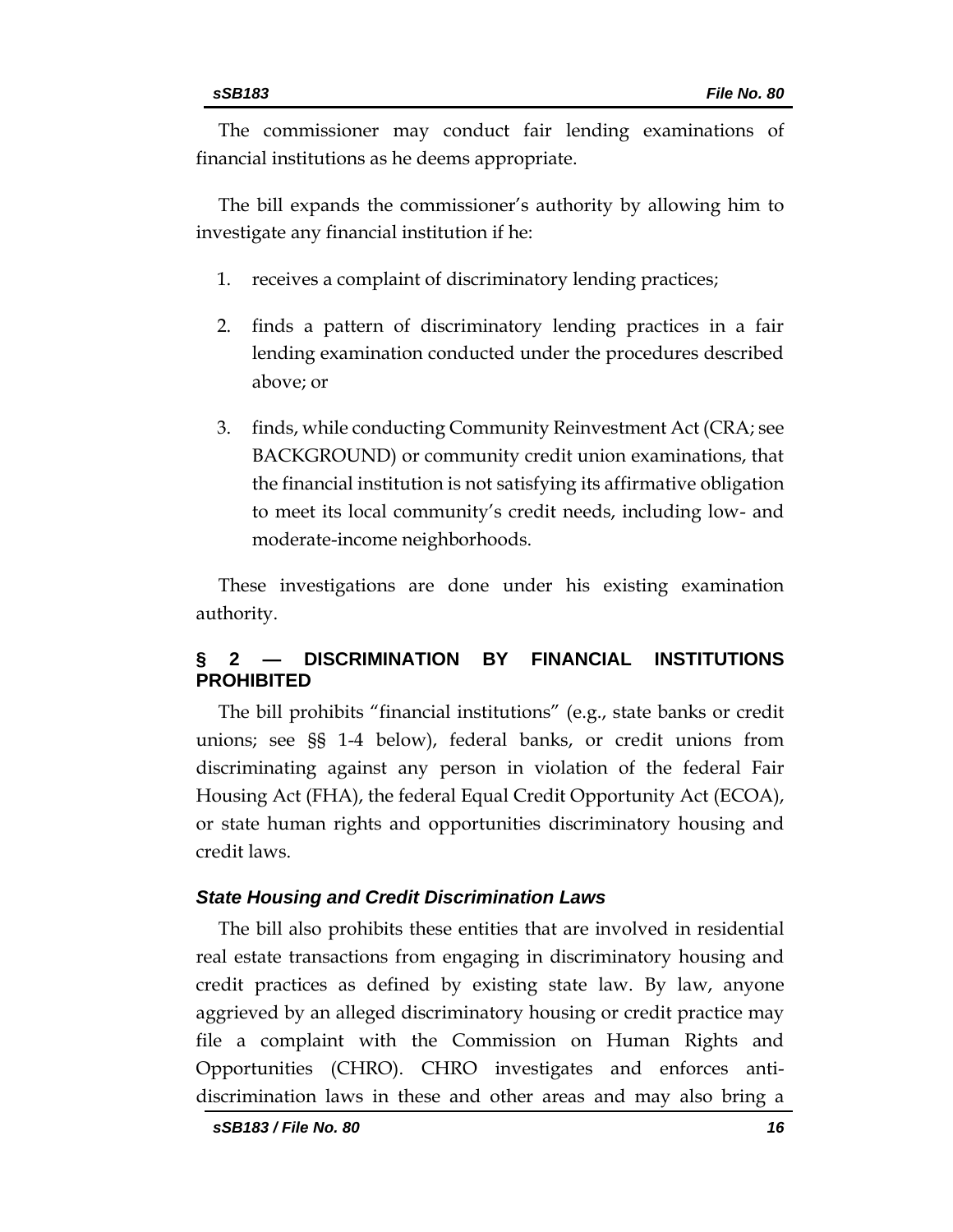complaint itself if it has reason to believe that a discriminatory practice has occurred (CGS § 46a-82).

*Discriminatory Housing Practices.* Among other things, discriminatory housing practices include discrimination in a home's sale or rental, or in real estate transaction terms and conditions, based on race, creed, color, national origin, ancestry, sex, gender identity or expression, marital status, age, lawful source of income, familial status, status as a veteran, or sexual orientation or civil union status (CGS §§ 46a-64c & -81e).

*Discriminatory Credit Practices.* A discriminatory credit practice is any discrimination in credit secured by residential real estate, among other things. This includes discriminating in the availability of real estate secured credit based on substantially similar categories as listed above (CGS §§ 46a-65, – 66 & -81f).

#### **§§ 1-4 — HOME MORTGAGE DISCLOSURE ACT (HMDA)**

Under current law, an entity qualifies as a "financial institution," and is subject to the HMDA, if more than 10% of its loan business by dollarvolume for the past year is from home origination loans. The bill changes this threshold from a percentage of business by dollar-volume to one based on the number of loans made. It does this by designating any for-profit licensed mortgage lender, correspondent lender, or broker that originated at least 25 closed-end mortgage loans or 100 open-end mortgage loans in the preceding two years a financial institution. (Generally, a closed-end mortgage is for a set dollar amount that is paid off in installments; an open-end mortgage is one that can be increased or paid down throughout the loan's term.)

By law, "financial institutions" also include Connecticut banks and credit unions that make home purchase loans or home improvement loans.

A "home purchase loan" is a closed-end mortgage or an open-end line of credit used at least in part to buy a residential home. A "home improvement loan" is one of these mortgages or lines of credit used to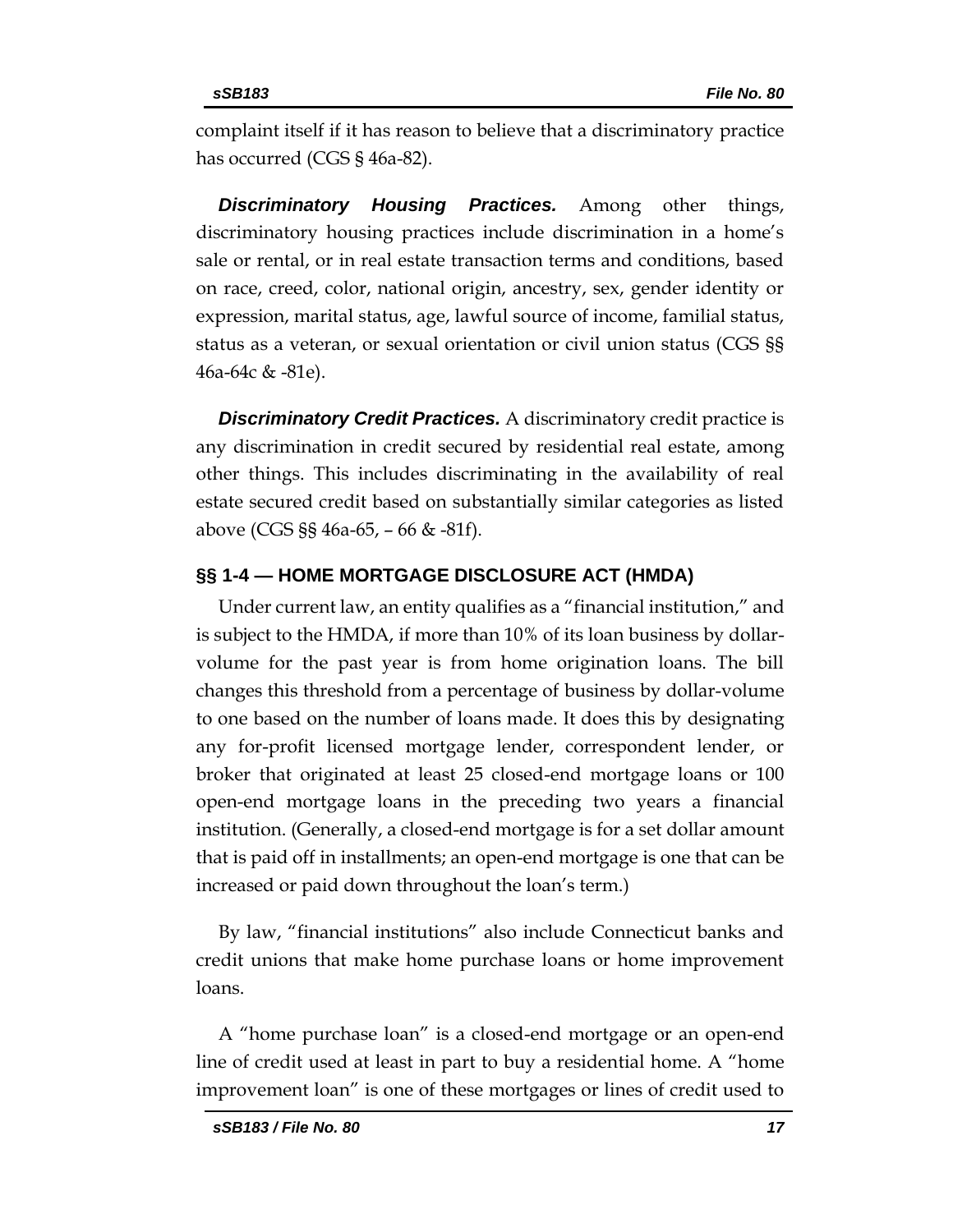repair, rehabilitate, remodel, or improve a residential home or the property it is on (12 C.F.R. 1003.2(d) & (o)).

# *Existing HMDA Provisions Applicable to Financial Institutions or Home Loan Lenders*

The bill subjects financial institutions, and also incorporates home loan lenders, to certain HMDA provisions. A "home loan lender" is a person making home purchase, home improvement, or mortgage loans ("home loans") in Connecticut.

*Discrimination Prohibition.* Under the HMDA, financial institutions are generally prohibited from arbitrarily discriminating against applicants for home loans for properties in low- or moderate-income areas. These institutions cannot discriminate in home loan rates, terms, conditions, or provisions in ways that are not supported by reasonable risk analysis or the property condition. But the law allows public or private programs to make home loans intended to increase the availability of home loan lending in low- and moderate-income areas in which investment capital has generally been denied (CGS § 36a-737).

**Disclosure Requirements.** The HMDA requires financial institutions to (1) comply with all applicable federal HMDA requirements and (2) report on the federal HMDA loan application and register the reason for denying any loan. The federal HMDA generally requires financial institutions to report loan-level information about mortgages.

Financial institutions must also give the commissioner any information he requests, and cannot access, if the federal HMDA requires the disclosure (e.g., race, ethnicity, and sex of loan applicants and geographic location of the property). Financial institutions failing to do so may be fined \$100 per day (CGS §§ 36a-738 & -739).

*Subject to Lawsuit.* Current law allows applicants facing discrimination by financial institutions under the state HMDA and its regulations to sue for damages, reasonable attorneys' fees, and court costs (CGS § 36a-740). The bill expands this provision to allow anyone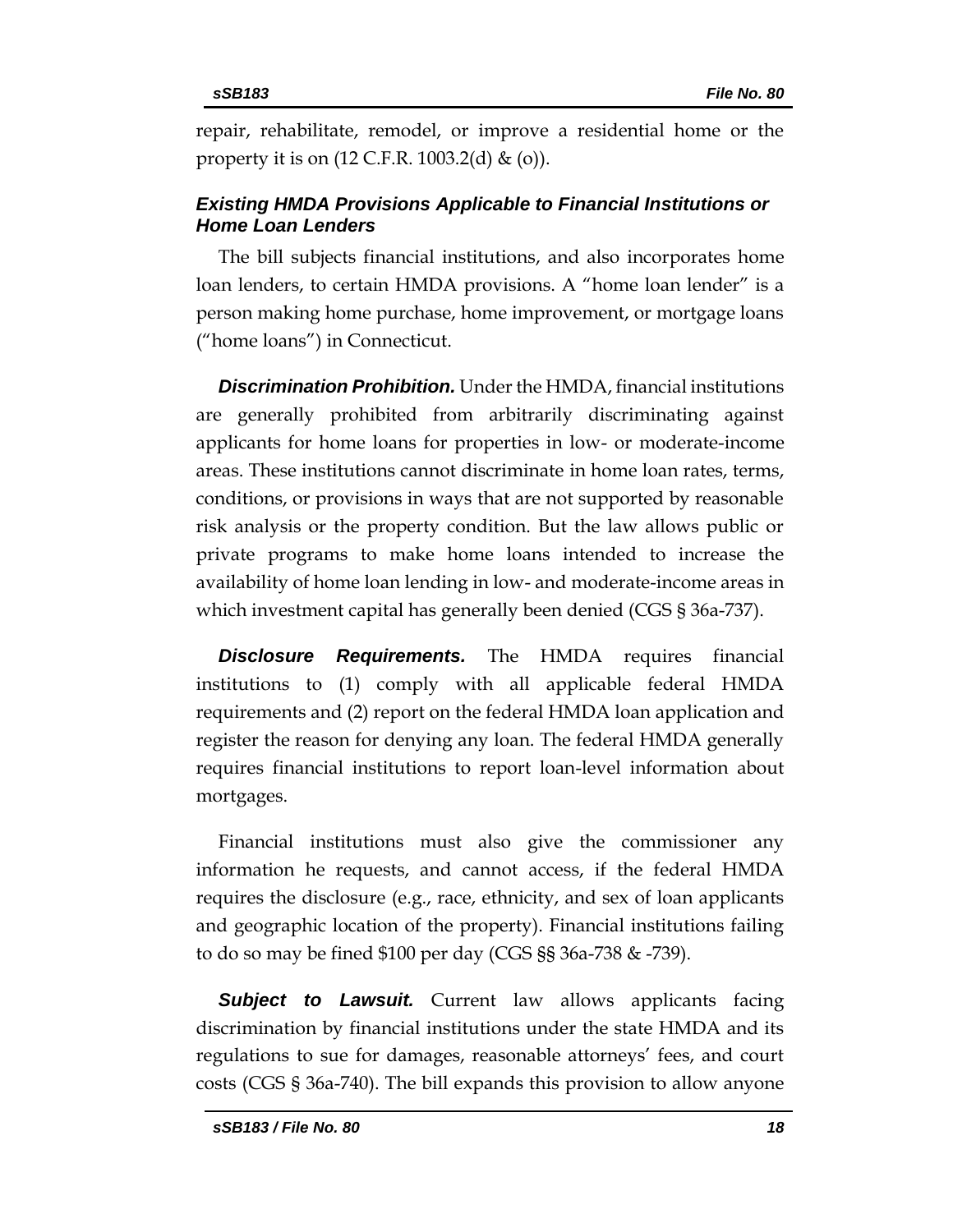who has been discriminated against, not just loan applicants, to bring suit.

*Commissioner Enforcement and Confidentiality.* By law, the commissioner may (1) order financial institutions to cease and desist from discriminating against people under the HMDA and (2) take other enforcement action, including suing in Hartford Superior Court (CGS §§ 36a-741 & -52). The bill also applies this provision to home loan lenders.

#### **COMMENT**

#### *Federal Preemption*

With certain exceptions, federal law prohibits state regulatory officials from exercising visitorial powers over nationally chartered banks, including conducting examinations, inspecting, or requiring banks to produce books or records, or prosecuting enforcement actions (12. U.S.C. 484 & 12 C.F.R. 7.4000(a)). As a result, it is unclear if (1) the banking commissioner may examine nationally chartered banks for compliance with the bill's provisions as described in § 5, or (2) these banks are subject to the bill's new Community Reinvestment Act assessment provisions described in § 6.

## **BACKGROUND**

## *Community Reinvestment Act (CRA)*

The Connecticut CRA, among other things, requires the banking commissioner to assess each bank's record of meeting its local communities' credit needs, including low- and moderate-income neighborhoods. The banking department gives each bank a score reflecting their community lending efforts. Banks receiving lower assessment scores may be prohibited from certain activities (e.g., opening new branches or merging with other banks). In practice, the law applies to all state-chartered banks, as well as out-of-state banks with a Connecticut branch. Banks that generally do not grant credit to the public during normal business are exempt (CGS § 36a-30).

## **COMMITTEE ACTION**